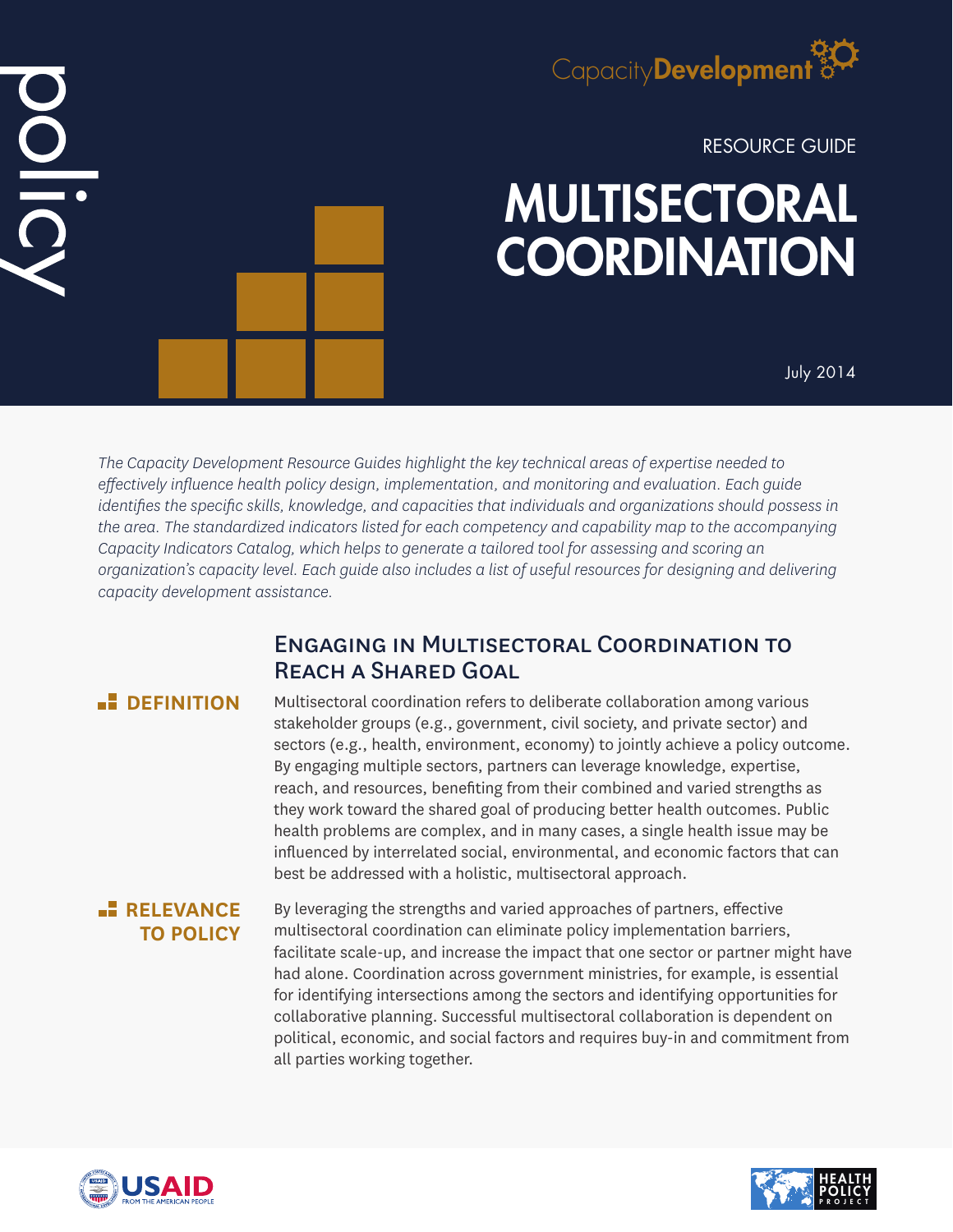# **KEY CAPABILITIES**

Key capabilities in multisectoral coordination include (1) recognizing the value of engaging different sectors and parties in the policy process and leveraging the strengths of each, (2) effectively engaging a diverse group of stakeholders and tailoring messages and approaches to increase influence, and (3) successfully communicating the shared benefits to each sector (e.g., health, labor, education, education) and partner (government, nongovernmental, private) of jointly achieving the targeted health goal. This kind of collaboration requires strong leadership to mobilize diverse stakeholders to action, set an agenda that is responsive to the needs of multiple stakeholder groups, and mediate and manage relationships.

## **PERFORMANCE IDEAL**

#### **High capacity in multisectoral coordination includes being able to**

- Promote an internal culture that values and fosters collaboration and sharing as a key operating principle
- Establish systems and structures that garner and facilitate communication
- Assign responsibility for collaboration in job descriptions of relevant staff
- Mobilize funds and resources to allow staff members to participate in partnership activities and events
- Routinely monitor and assess the benefits of partnership and its impact on the core mission, work products, and achievements

At the highest performance level, individuals and organizations develop and sustain strong, supportive relationships with other organizations (or groups, divisions, communities, and institutions working in a variety of technical areas and across sectors).

#### **In the ideal, the following would exist:**

- Opportunities and mechanisms for routine multisectoral collaboration
- Sufficient resources and time allocated for effective multisectoral collaboration
- Open, inclusive, and informed discussion among key stakeholders
- A policy process and policies shaped and influenced by multisectoral inputs
- The monitoring and assessment of collaborative partnerships for learning and improvement
- Evidence generated and shared on the cross-sectoral benefits of achieving the stated health goal through a multisectoral response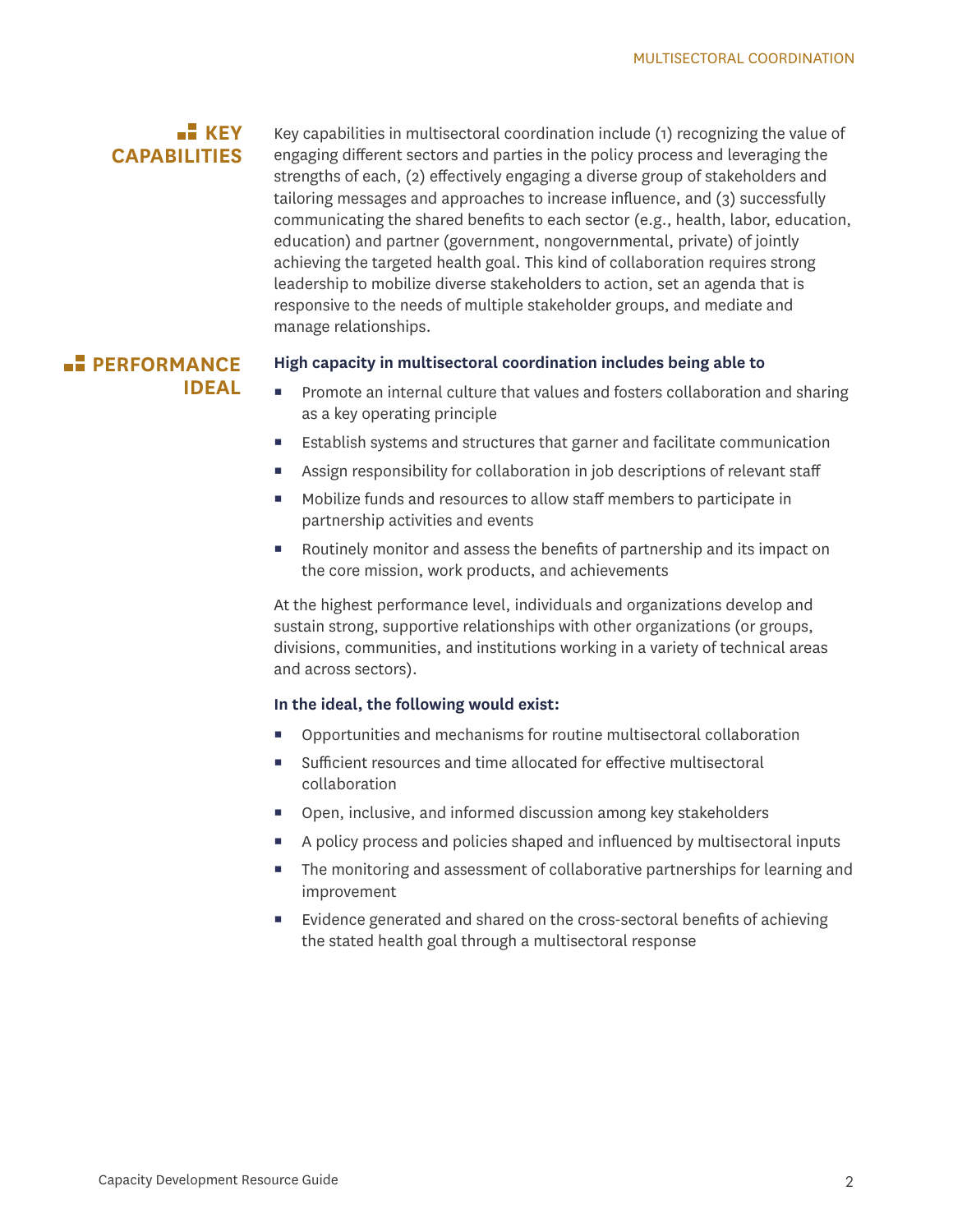# individual competencies

#### **KNOWLEDGE OF**

| External organizations working in the same and related fields (e.g., media, private<br>sector, government, civil society, donors, networks) and technical areas (e.g.,<br>environment, education, youth, economic strengthening, democracy and governance) | MC <sub>1</sub>                   |
|------------------------------------------------------------------------------------------------------------------------------------------------------------------------------------------------------------------------------------------------------------|-----------------------------------|
| Internal departments, work groups, divisions, etc. with interrelated objectives,<br>priorities, or resources                                                                                                                                               | MC <sub>2</sub>                   |
| Local and national policy environment, laws, and institutions related to sectors<br>involved in the response                                                                                                                                               | MC <sub>3</sub>                   |
| <b>SKILLS TO BE ABLE TO</b>                                                                                                                                                                                                                                |                                   |
| Cultivate and manage relationships and work collaboratively to share and leverage<br>information and resources with internal and external partners                                                                                                         | MC <sub>5</sub> , MC <sub>9</sub> |
| Identify common goals and opportunities for collaboration with other departments or<br>external organizations with diverse mandates or structures                                                                                                          | MC8                               |
| Lead a diverse team and effectively leverage the strengths and skills of individuals and<br>organizations to advance shared goals                                                                                                                          | MC <sub>7</sub>                   |
| Provide peer-to-peer learning and build the skills of partners in relevant areas of<br>expertise                                                                                                                                                           | MC4                               |
| Manage group dynamics among internal and external collaboration partners (e.g.,<br>build consensus, manage conflict, facilitate exchange)                                                                                                                  | <b>MC11</b>                       |
| <b>ATTITUDES/VALUES/ATTRIBUTES</b>                                                                                                                                                                                                                         |                                   |
| Values and facilitates transparency, inclusiveness, and exchange in collaborative<br>partnerships                                                                                                                                                          | <b>MC10</b>                       |
| Shares responsibility for work and acknowledges joint credit for achievements                                                                                                                                                                              | MC6                               |

# organizational capabilities

**TECHNICAL ABILITY TO**

| Assess staff expertise and resources and identify assets that can be shared with others<br>or gaps that can be filled by collaboration partners or other internal resources | MC12,<br>MC19,<br>MC20 |
|-----------------------------------------------------------------------------------------------------------------------------------------------------------------------------|------------------------|
| Cultivate relationships with organizations that address those identified gaps or add                                                                                        | MC18,                  |
| value to the organization's policy-related work                                                                                                                             | <b>MC19</b>            |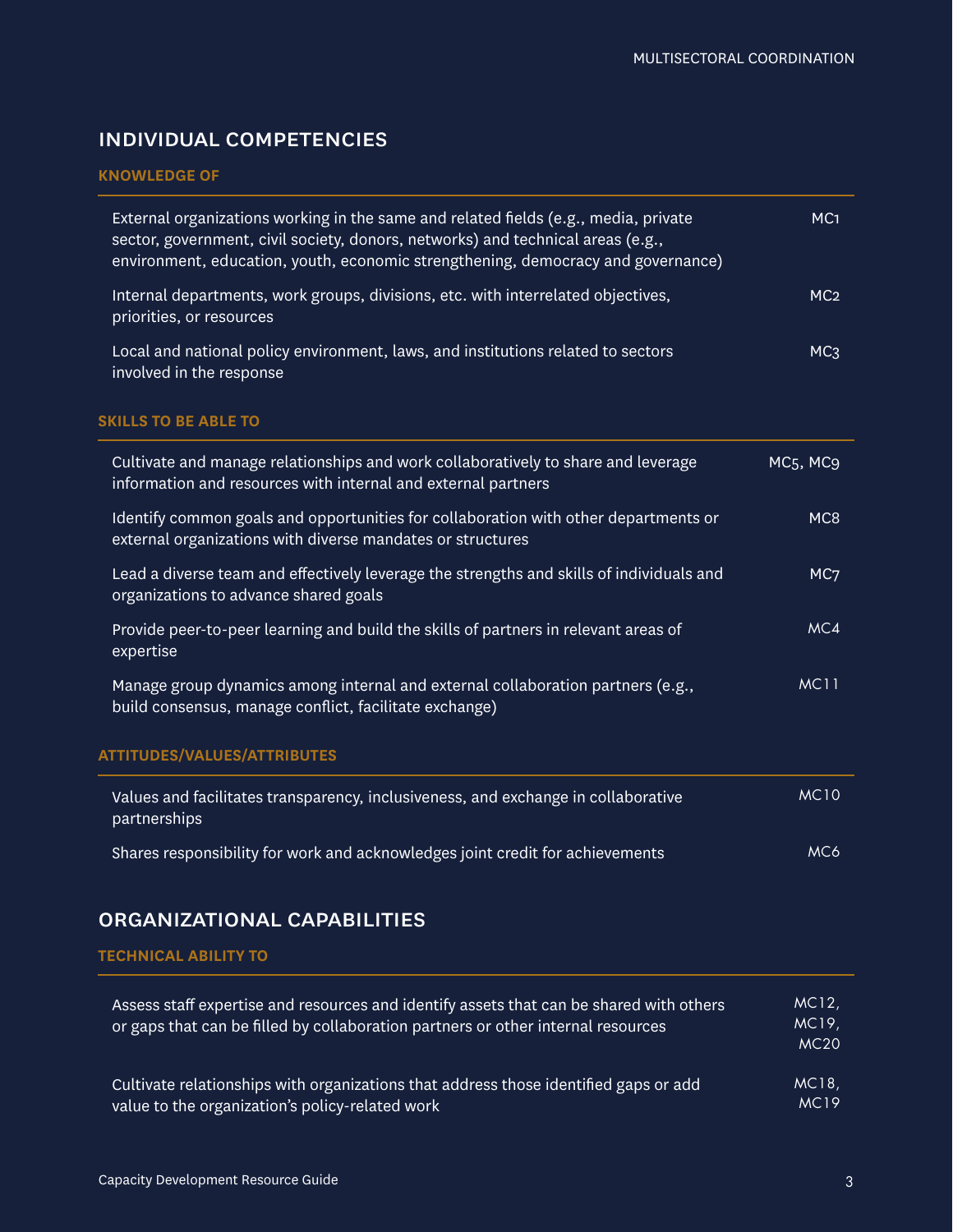## **TECHNICAL ABILITY TO (CONTINUED)**

| Support collaboration and exchange between departments, working groups, and<br>divisions on issues and actions that relate to or impact joint policy-related efforts        | MC14,<br><b>MC16</b> |
|-----------------------------------------------------------------------------------------------------------------------------------------------------------------------------|----------------------|
| Promote the organization's work, achievements, and lessons learned internally with<br>other groups, departments, divisions, etc.                                            | <b>MC14</b>          |
| Promote the organization's work and achievements externally via media, publications,<br>conferences, website, etc.                                                          | <b>MC13</b>          |
| <b>RELATIONAL ABILITY TO</b>                                                                                                                                                |                      |
| Establish and maintain collaborative and mutually supportive relationships with<br>external groups and organizations representing diverse stakeholders and issues           | <b>MC18</b>          |
| Collaborate and/or leverage resources with other internal departments, work groups,<br>divisions, etc.                                                                      | MC12,<br><b>MC16</b> |
| ORGANIZATIONAL OPERATIONS AND MANAGEMENT TO SUPPORT                                                                                                                         |                      |
| Dedicated resources (time and money) for multisectoral collaboration efforts                                                                                                | <b>MC17</b>          |
| Cultivation of and reward for collaboration and partnership (e.g., by including<br>responsibility for multisectoral collaboration in job description/s of designated staff) | <b>MC15</b>          |
| Communication systems and structures that facilitate partnerships and collaborations                                                                                        | MC16,<br><b>MC17</b> |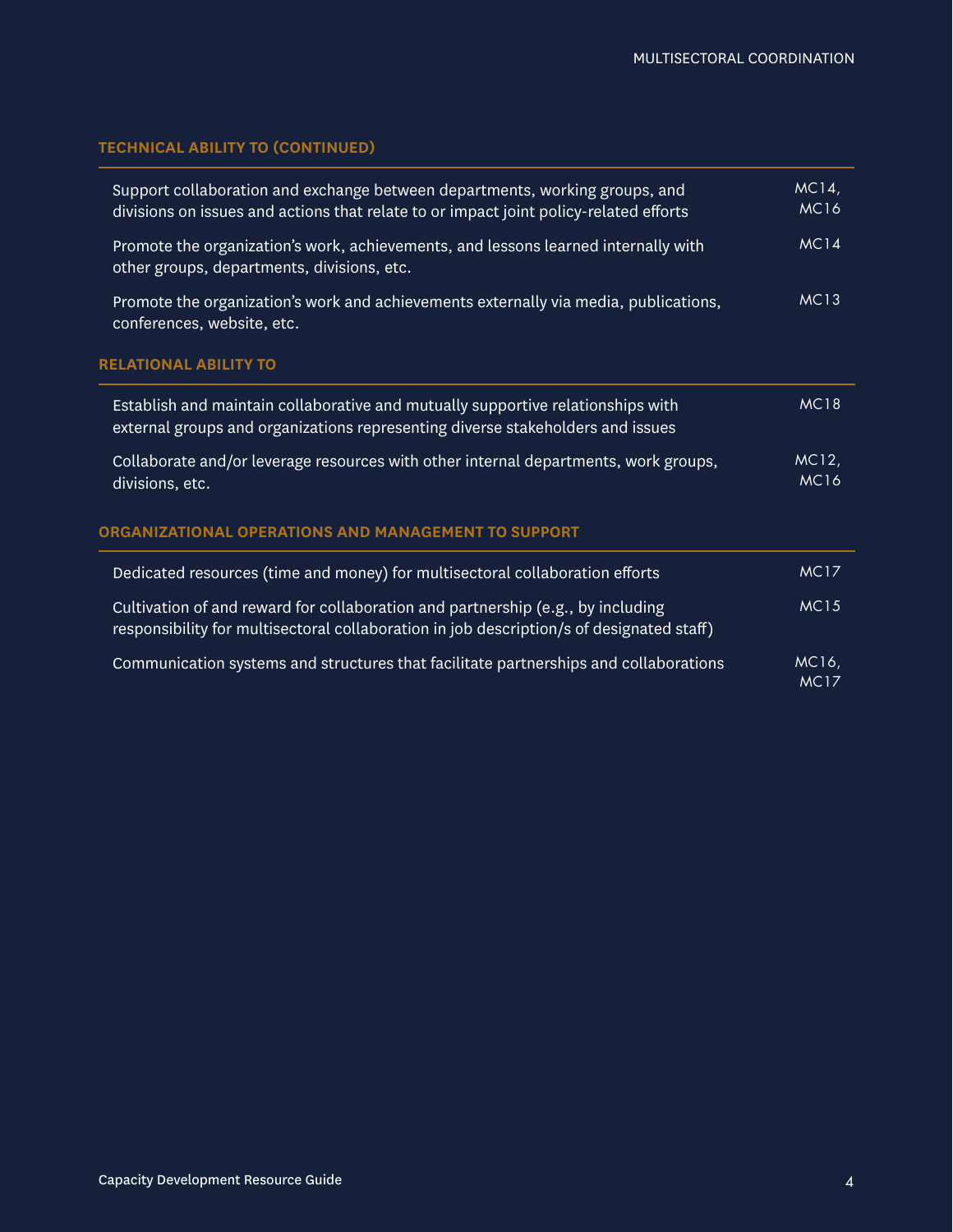# **ILLUSTRATIVE CAPACITY-STRENGTHENING ACTIVITIES**

- Facilitate strategic planning to identify potential partners and write an action plan for forming a multisectoral group
- Initiate introductions and facilitate first meetings and/or support a nonpartisan facilitator
- Support, through assistance or funding, multisectoral technical working group meetings
- Support, through assistance or funding, the participation of partners in multisectoral policy forums, conferences, briefings at national and global levels
- Facilitate processes to structurally and financially sustain multisectoral collaboration
- Assist with policy analysis and/or modeling to generate evidence related to the cross-sectoral benefits of achieving the stated health goal through a multisectoral response
- Help produce and disseminate documentation of outcomes from multisectoral collaboration

## **RESOURCES**

Fawcett, S., J. Schultz, J. Watson-Thompson, M. Fox, and R. Bremby. 2010. "Building Multisectoral Partnerships for Population Health and Health Equity." *Prev Chronic Dis* 7(6): A118. Available at: http://www.ncbi.nlm.nih.gov/pubmed/20950525.

Gray, B. 2007. "Chapter 25: Intervening to Improve Interorganizational Partnerships." Available at: http://www.ntl.org/upload/Gray-IOR\_Handbook-Intervention.pdf.

Inamdar, S.N., R.S. Kaplan, M.L. Jones, and R. Menitoff. 2000. "The Balanced Scorecard: A Strategic Management System for Multi-Sector Collaboration and Strategy Implementation." *Qual Manag Health Care* 8(4): 21–39. Available at: http://www.ncbi.nlm.nih.gov/ pubmed/11183582.

Kang, E., H. J. Park, and J.E. Kim. 2011. "Health Impact Assessment as a Strategy for Intersectoral Collaboration." *J Prev Med Public Health* 44(5): 201–9. Available at: http://www.ncbi.nlm.nih. gov/pubmed/22020185.

Kuduma, I.N.W. 2009. "Community Empowerment in MNH Towards the Alert Village (Desa Siaga)." Deutsche Gesellschaft fuer Technische Zusammenarbeit. Available at: http://www.bmz. de/en/healthportal/good-practices/GHPC/Making\_childbirth\_a\_village\_affair/Desa-Siaga-Toolkit.pdf

Luff, N., and B. Henderson. 2012. *Multi-Sector Collaboration & Partnership Brokering Essentials: Blending Effective Tools with Case Studies from the Field*. Canada: Partnership Brokers Network. Available at: http://cusointernational.org/sites/default/files/IVCO%202012%20Innovation%20 and%20Impact%20for%20Partnership%202012-10-16.pdf.

Muita, J., and K. Barasa. 2002. *PMCT Training Curriculum: Module 5—Advocacy and Community Mobilization for MTCT Intervention*. Nairobi, Kenya: Population Council, Kenya PMCT Project. Available at: http://www.popcouncil.org/pdfs/horizons/pmcttc/module5.PDF.

Oxman, A. D., S. Lewin, J. Lavis, and A. Fretheim. 2009. "Support Tools for Evidence-Informed Health Policymaking (Stp) 15: Engaging the Public in Evidence-Informed Policymaking." *Health Res Policy Syst* 7(1): S15. Available at: http://www.ncbi.nlm.nih.gov/pubmed/20018105.

Stewart, J. 2013. "Enhancing Family Planning and Reproductive Health Decision Making through GIS Data Linking." Chapel Hill, NC: MEASURE Evaluation. Available at: http://www.slideshare. net/measureevaluation/enhancing-fprh-decision-making-through-gis-data-linking.